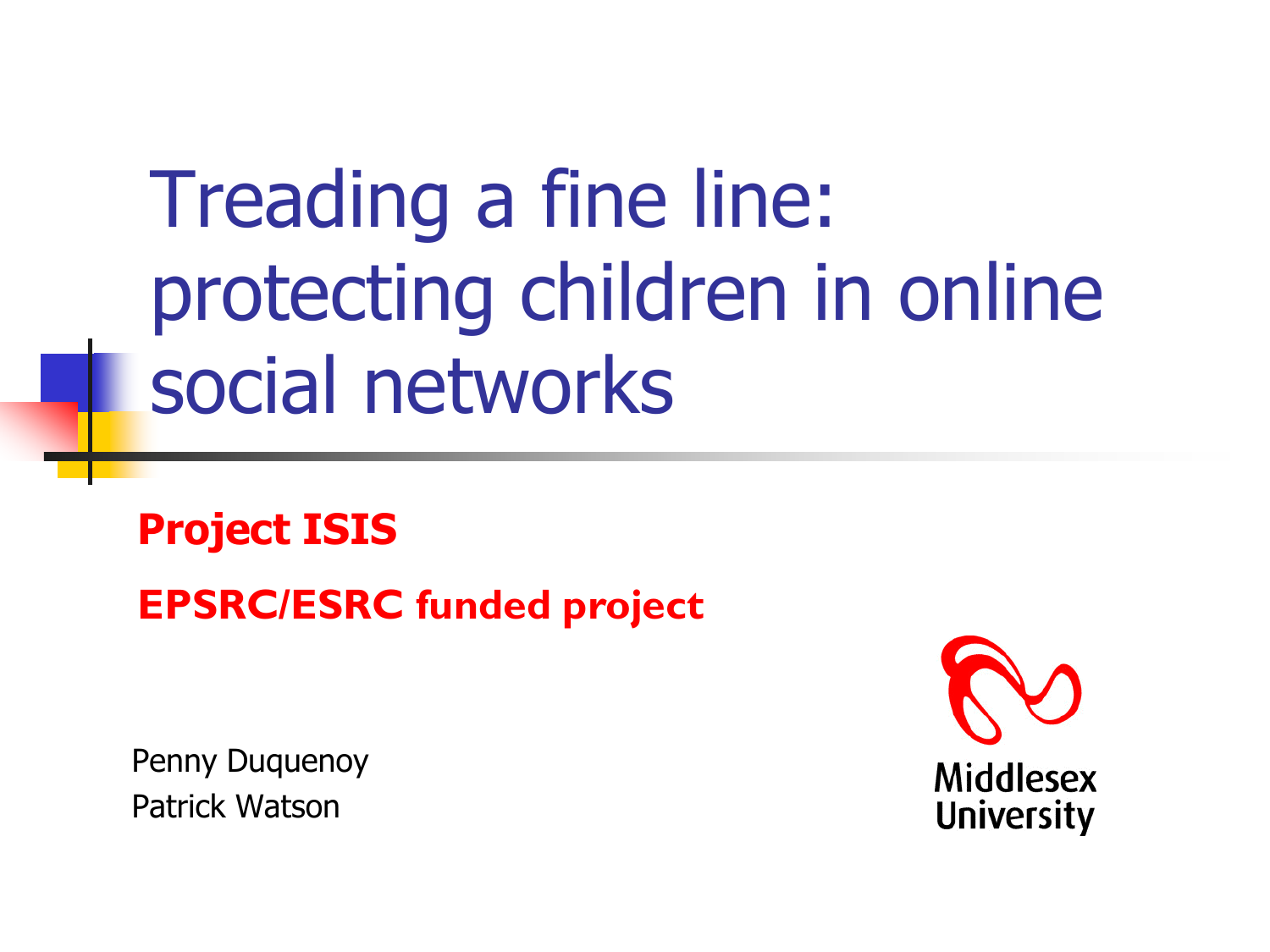## Presentation outline

- General description of the project
- **The technology, ethics and user part**
- **Tensions: protecting public, protecting** privacy
- Scope of the project
- Considering ethics in the design processes
- **Preliminary issues**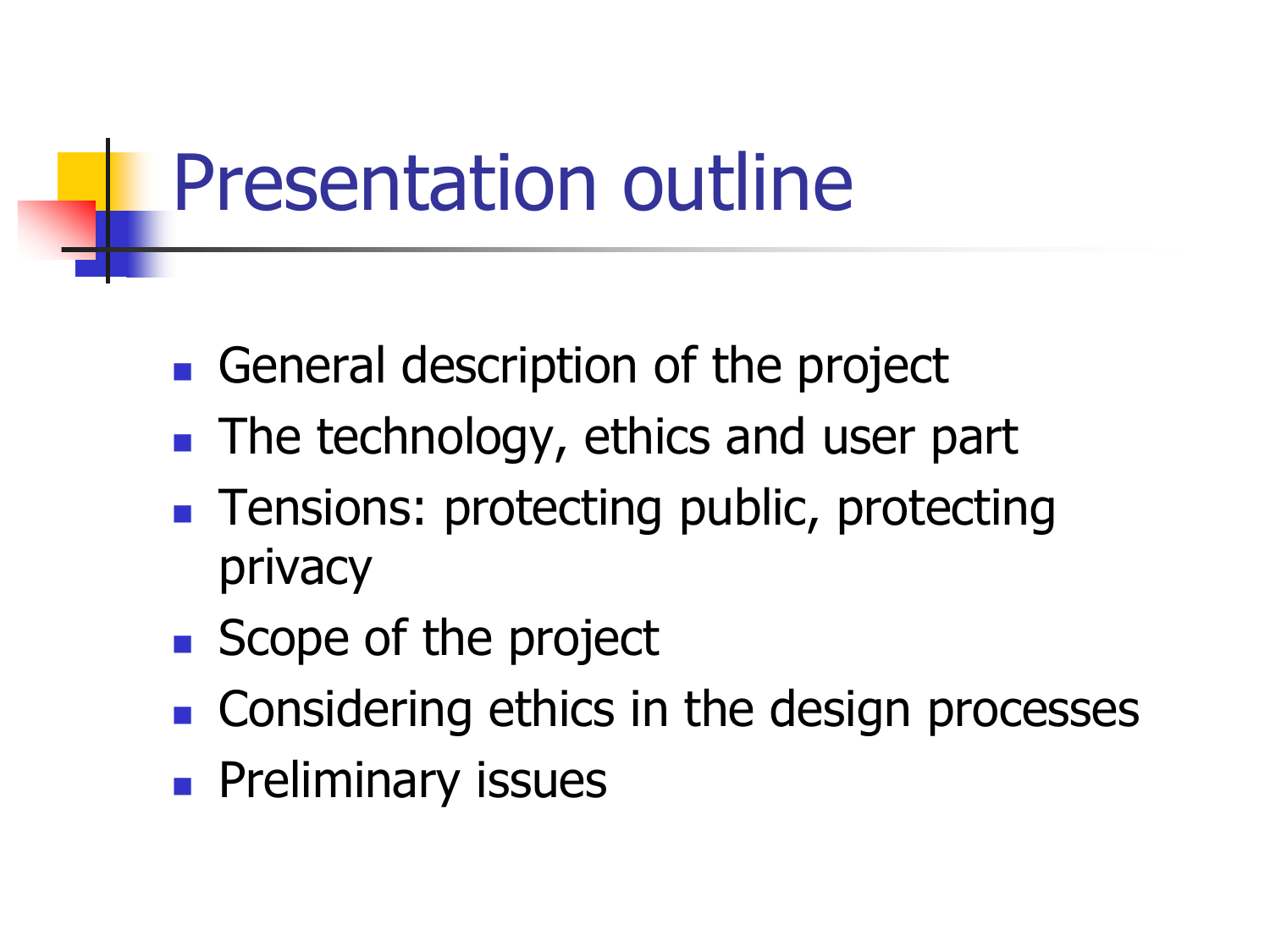The Project

- A. The technology part
	- Developing technologies that ...
		- **I** Identify paedophiles using chat rooms to 'groom' children
		- **Identify paedophile communities sharing child** abuse images
- B. The 'ethics' part
	- **IDENT** Identifying the ethical issues, feeding concerns into the technical development
- C. A user interface part?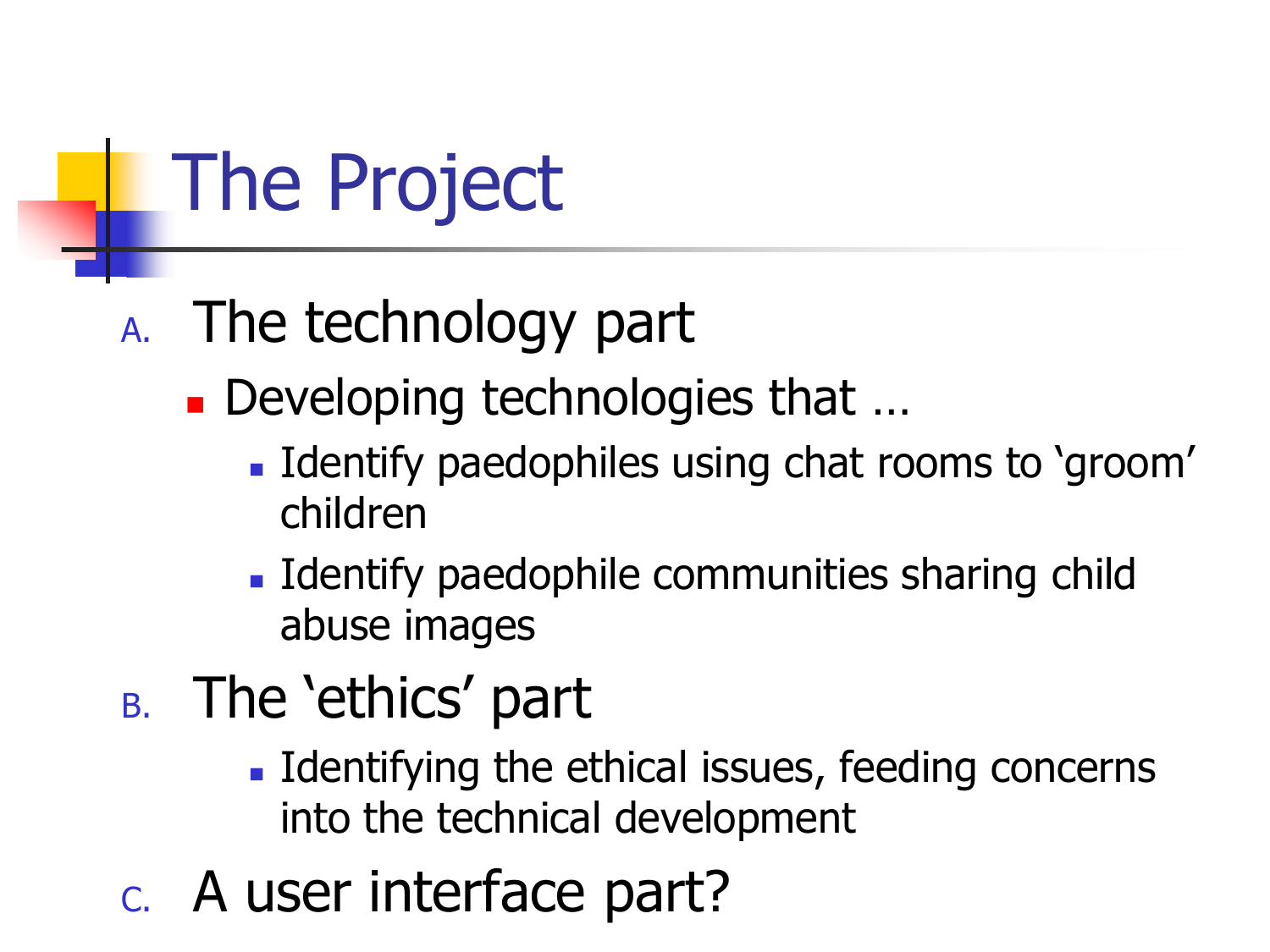### For the technologists …

■ What the technology will do ...

The project will develop natural language analysis techniques to help identify paedophiles from chat logs and monitoring mechanisms that can be non-invasively attached to file sharing systems for identifying the distributors of child abuse media.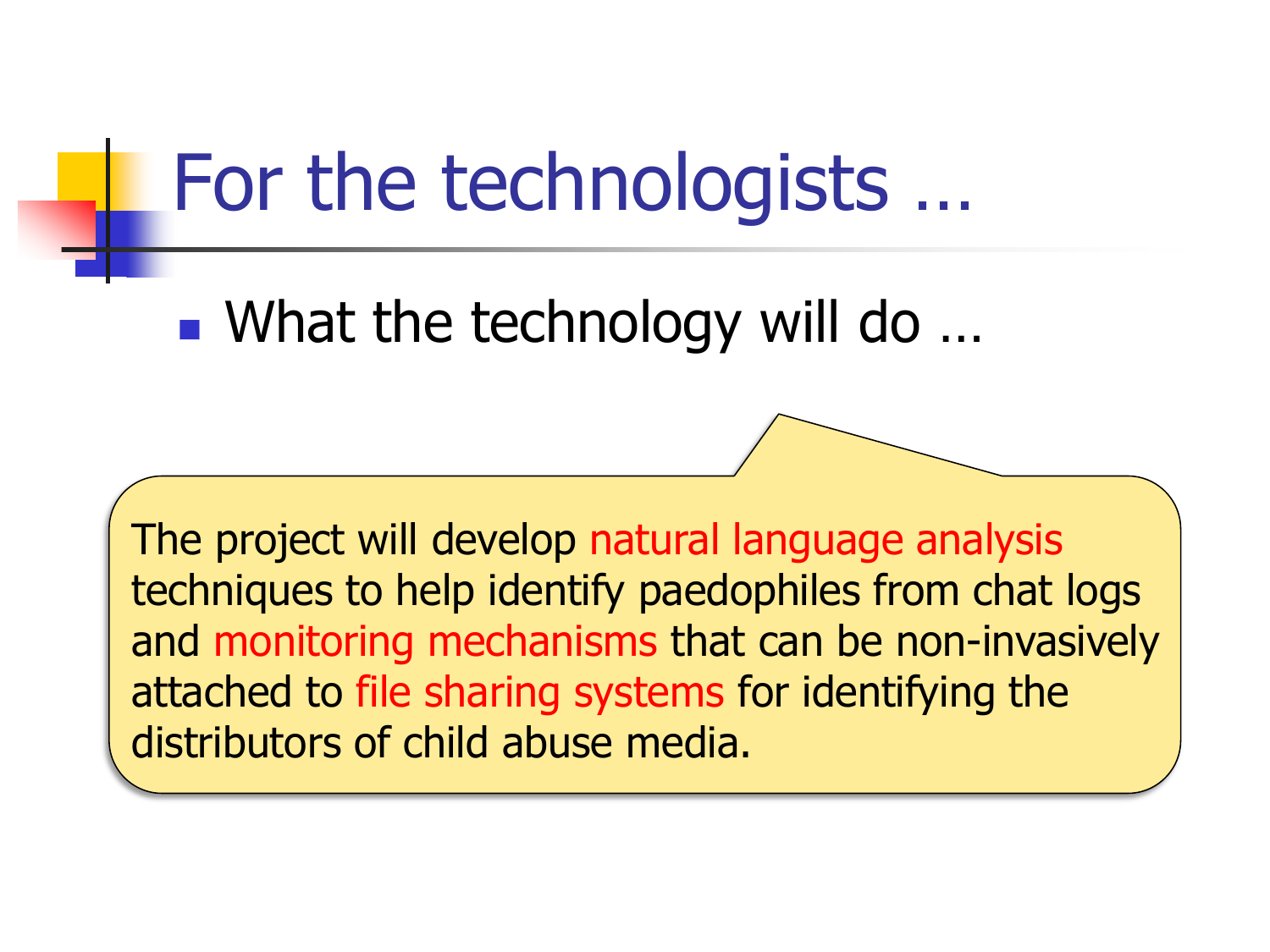Tensions: public protection -vindividual privacy

- Finding the right balance ... is it possible?
- **Viviane Reding thinks so (May 2009):**

"We also need to find the right balance between our security needs and the legitimate desire of users to protect their privacy. In this domain, the technological and scientific experts have to work hand in hand with the policy makers."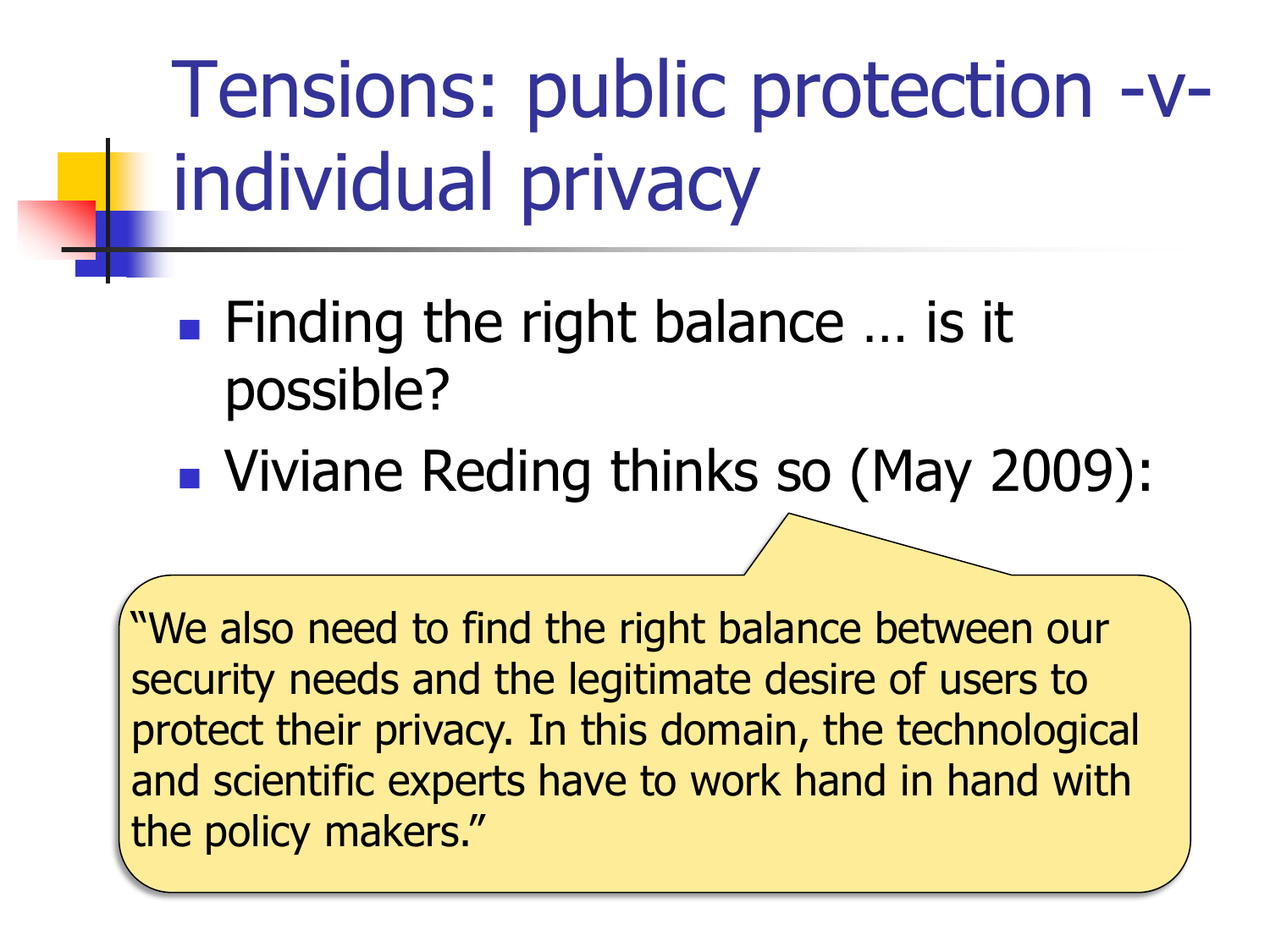# Scope …

- **Norking with UK law enforcement** agencies to "support policing activities"
- **Trialled on secondary data already held** by UK law enforcement and highlighted as suspicious
- **Aim: to provide a filtering mechanism to** find relevant 'suspicious' cases for further investigation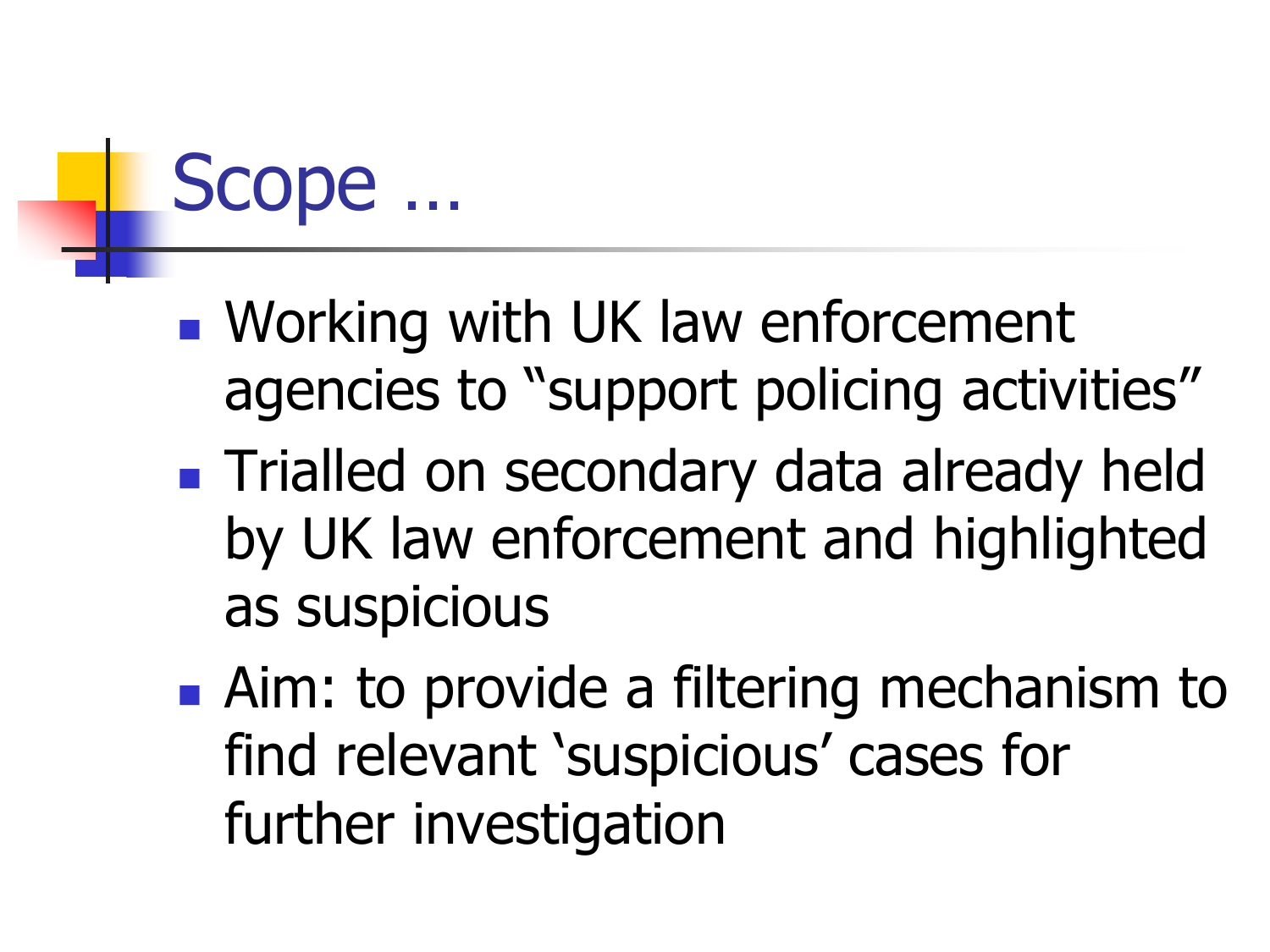Considering ethics … … and the design process

- **Aim: to gather stakeholder feedback on** the issues of concern
- $\blacksquare$  Stakeholder's who?
	- **Internet Service Providers**
	- **Law enforcement agencies (and their** personnel)
	- **Suspects (who may be offenders)**
	- Victims (children)
	- **General users**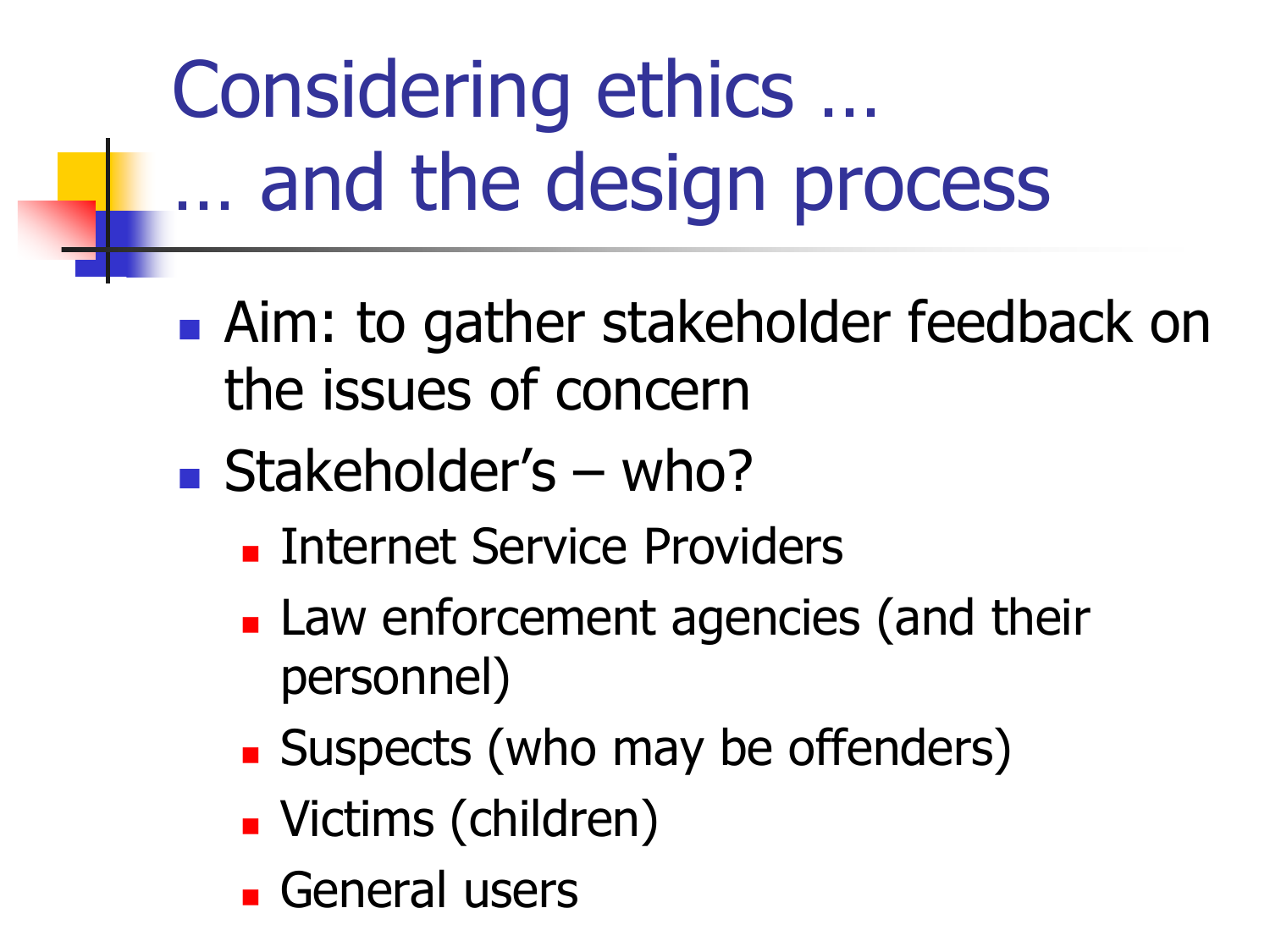# Feeding back into the design

#### **Practical challenges**

- **Technology development approach**
- **Synchronisation**
- **Refining the problem**
- **Example 2** Changing requirements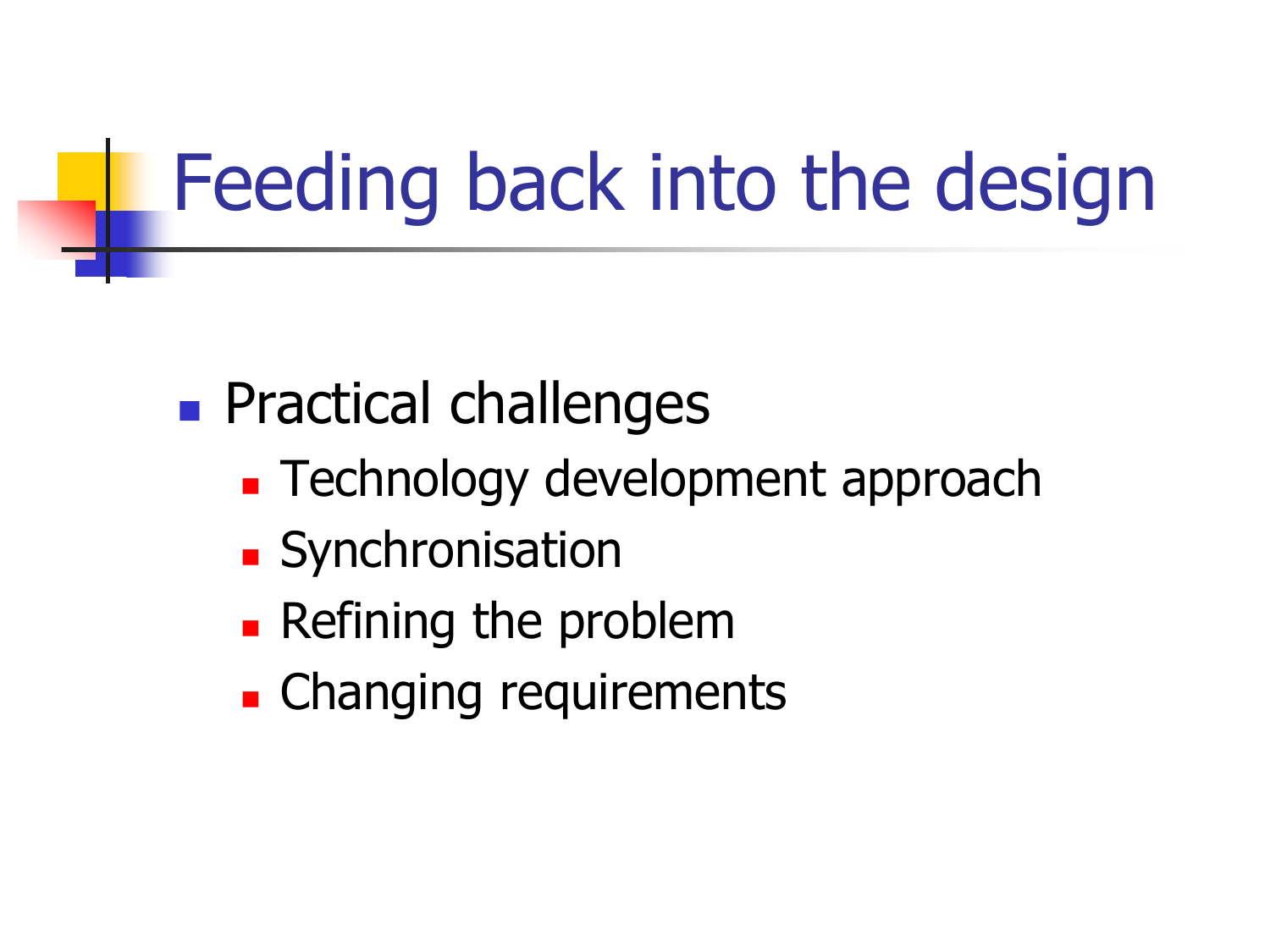# Ethics, stakeholders, priorities

- **Law enforcement priority to protect** children (with whatever means?)
- ISP's need to protect their liability
- $\blacksquare$  ICT professionals willing to trade-off for benefits (in social networks)
- **Users** are they interested?
- **Privacy advocates what?**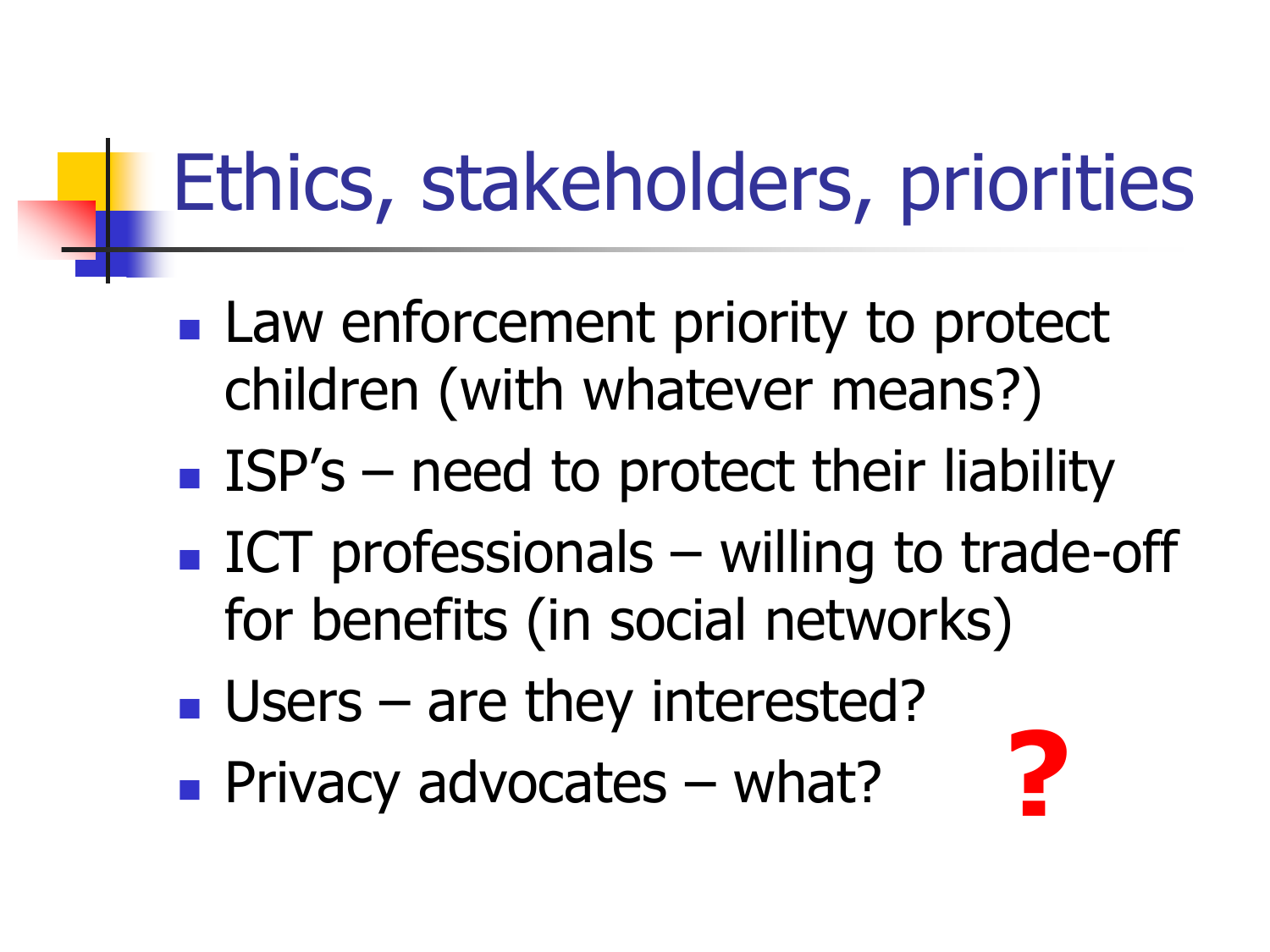## Preliminary issues

- **Privacy, should it apply in this context?** To what level? Can a balance be achieved?
- **Fig. 1** Technological] Interpretations of suspicious behaviour … on what rules/premises?
- **Fitting in with working practices,** recognising limitations and constraints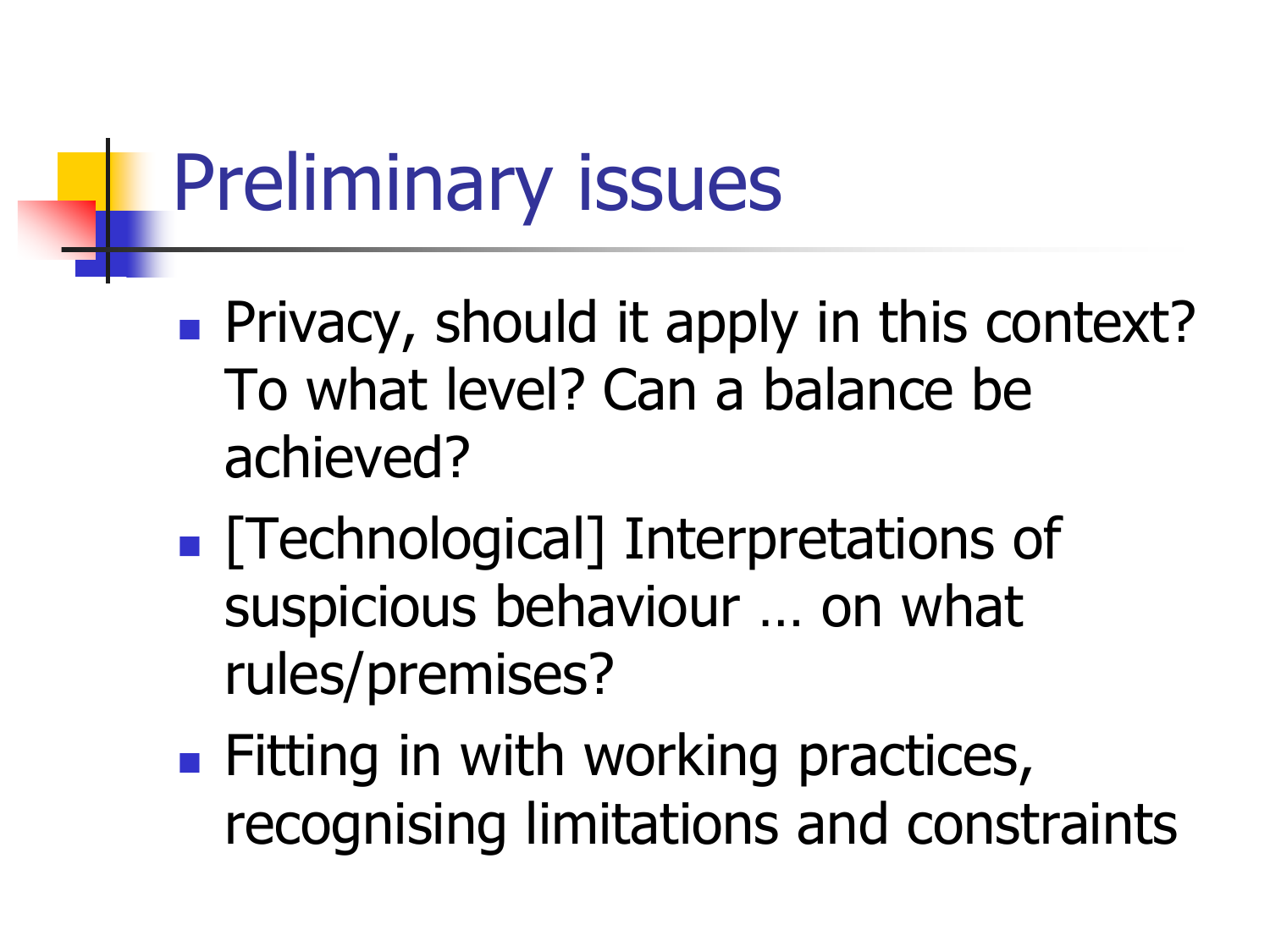# **Overall**

#### ■ At the general level the project provides the opportunity to:

- **Understand the views of different stakeholders**
- **Example 2** Consider priorities and values inherent in monitoring technologies
- **Raise awareness re tensions**
- **Provoke deeper consideration regarding the** impact of technologies we have the capability of developing today.